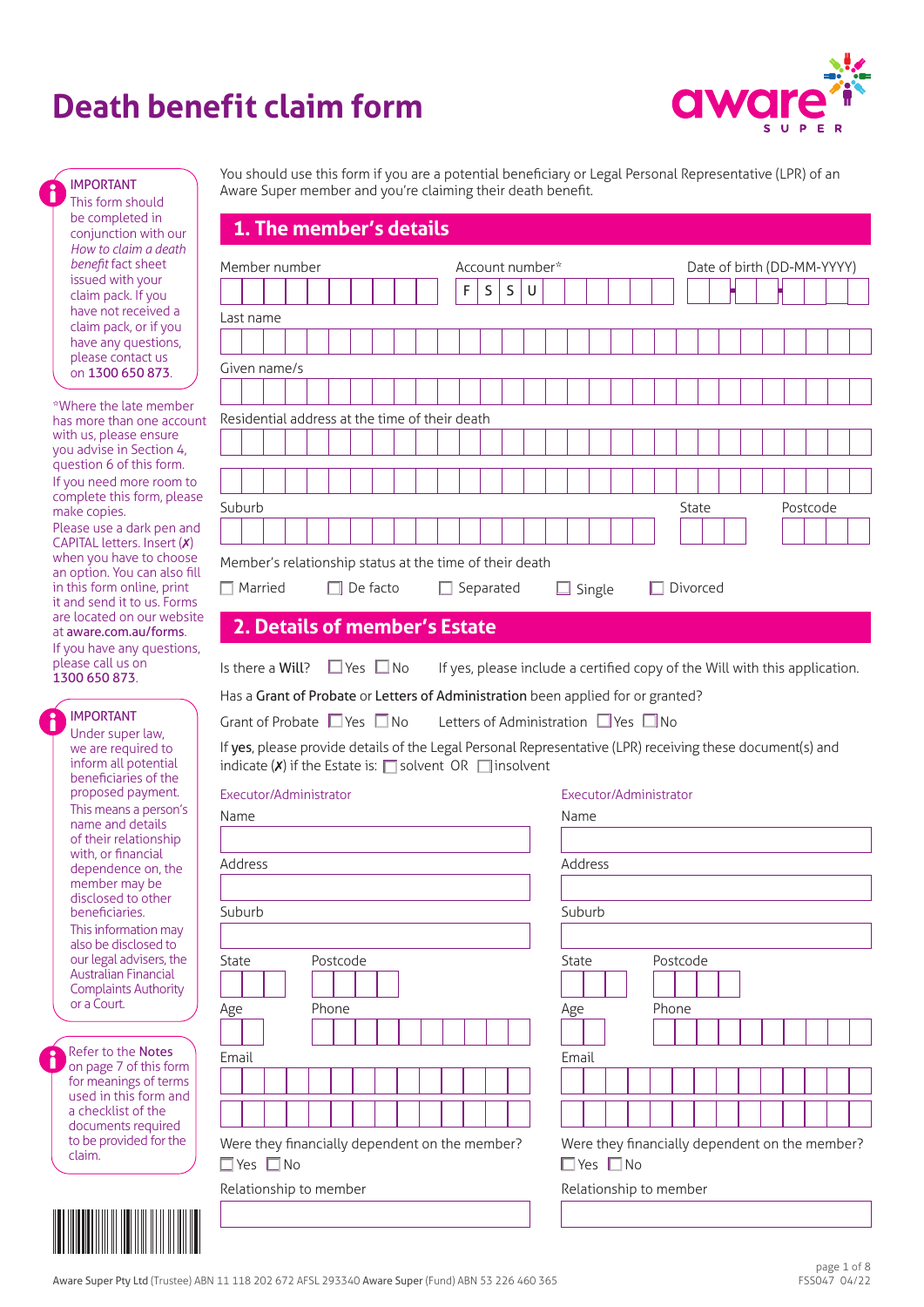|  |  | 3. The member's dependants and potential beneficiaries |
|--|--|--------------------------------------------------------|
|  |  |                                                        |
|  |  |                                                        |

i

| Please list all                        |                                                            | 3. The member's dependants and potential beneficiaries |  |  |  |            |  |                                              |  |                        |  |                                              |       |                        |       |                                                              |                     |
|----------------------------------------|------------------------------------------------------------|--------------------------------------------------------|--|--|--|------------|--|----------------------------------------------|--|------------------------|--|----------------------------------------------|-------|------------------------|-------|--------------------------------------------------------------|---------------------|
| the member's<br>dependants             | <b>Relationship 1</b>                                      |                                                        |  |  |  |            |  |                                              |  |                        |  |                                              |       |                        |       |                                                              |                     |
| and potential<br>beneficiaries as at   | Full name                                                  |                                                        |  |  |  |            |  |                                              |  |                        |  |                                              |       |                        |       |                                                              |                     |
| the member's date                      |                                                            |                                                        |  |  |  |            |  |                                              |  |                        |  |                                              |       |                        |       |                                                              |                     |
| of death.                              | Address                                                    |                                                        |  |  |  |            |  |                                              |  |                        |  |                                              |       |                        |       |                                                              |                     |
| Please refer to the<br>Notes on page 7 |                                                            |                                                        |  |  |  |            |  |                                              |  |                        |  |                                              |       |                        |       |                                                              |                     |
| of this form for                       |                                                            |                                                        |  |  |  |            |  |                                              |  |                        |  |                                              |       |                        |       |                                                              |                     |
| the meaning of<br>dependant.           | Suburb                                                     |                                                        |  |  |  |            |  |                                              |  |                        |  |                                              | State |                        |       | Postcode                                                     |                     |
|                                        |                                                            |                                                        |  |  |  |            |  |                                              |  |                        |  |                                              |       |                        |       |                                                              |                     |
|                                        | Email                                                      |                                                        |  |  |  |            |  |                                              |  |                        |  |                                              |       |                        |       |                                                              |                     |
|                                        |                                                            |                                                        |  |  |  |            |  |                                              |  |                        |  |                                              |       |                        |       |                                                              |                     |
|                                        | Date of birth (DD-MM-YYYY)                                 |                                                        |  |  |  |            |  |                                              |  | Daytime contact number |  |                                              |       |                        |       |                                                              |                     |
|                                        |                                                            |                                                        |  |  |  |            |  |                                              |  |                        |  |                                              |       |                        |       |                                                              |                     |
|                                        |                                                            |                                                        |  |  |  |            |  |                                              |  |                        |  |                                              |       |                        |       |                                                              |                     |
|                                        | Date relationship commenced (DD-MM-YYYY)                   |                                                        |  |  |  |            |  |                                              |  |                        |  |                                              |       |                        |       | Were they living with the member at the time of their death? |                     |
|                                        |                                                            |                                                        |  |  |  |            |  |                                              |  |                        |  | $\Box$ Yes $\Box$ No (If yes, for how long?) |       |                        | vears |                                                              | months              |
|                                        | Relationship to member? (Select X every relationship type) |                                                        |  |  |  |            |  |                                              |  |                        |  |                                              |       |                        |       |                                                              |                     |
|                                        | $\Box$ Spouse/de facto                                     |                                                        |  |  |  |            |  | $\Box$ Child (incl. adult, adopted and step) |  |                        |  |                                              |       |                        |       | $\Box$ Financial dependant                                   |                     |
|                                        | $\Box$ Interdependency relationship                        |                                                        |  |  |  | $\Box$ LPR |  |                                              |  |                        |  |                                              |       |                        |       |                                                              |                     |
|                                        | Full name of guardian if a minor child                     |                                                        |  |  |  |            |  |                                              |  |                        |  |                                              |       | Daytime contact number |       |                                                              |                     |
|                                        |                                                            |                                                        |  |  |  |            |  |                                              |  |                        |  |                                              |       |                        |       |                                                              |                     |
|                                        |                                                            |                                                        |  |  |  |            |  |                                              |  |                        |  |                                              |       |                        |       |                                                              |                     |
|                                        |                                                            |                                                        |  |  |  |            |  |                                              |  |                        |  |                                              |       |                        |       |                                                              |                     |
|                                        | <b>Relationship 2</b><br>Full name                         |                                                        |  |  |  |            |  |                                              |  |                        |  |                                              |       |                        |       |                                                              |                     |
|                                        |                                                            |                                                        |  |  |  |            |  |                                              |  |                        |  |                                              |       |                        |       |                                                              |                     |
|                                        |                                                            |                                                        |  |  |  |            |  |                                              |  |                        |  |                                              |       |                        |       |                                                              |                     |
|                                        | Address                                                    |                                                        |  |  |  |            |  |                                              |  |                        |  |                                              |       |                        |       |                                                              |                     |
|                                        |                                                            |                                                        |  |  |  |            |  |                                              |  |                        |  |                                              |       |                        |       |                                                              |                     |
|                                        | Suburb                                                     |                                                        |  |  |  |            |  |                                              |  |                        |  |                                              | State |                        |       | Postcode                                                     |                     |
|                                        |                                                            |                                                        |  |  |  |            |  |                                              |  |                        |  |                                              |       |                        |       |                                                              |                     |
|                                        | Email                                                      |                                                        |  |  |  |            |  |                                              |  |                        |  |                                              |       |                        |       |                                                              |                     |
|                                        |                                                            |                                                        |  |  |  |            |  |                                              |  |                        |  |                                              |       |                        |       |                                                              |                     |
|                                        |                                                            |                                                        |  |  |  |            |  |                                              |  |                        |  |                                              |       |                        |       |                                                              |                     |
|                                        | Date of birth (DD-MM-YYYY)                                 |                                                        |  |  |  |            |  |                                              |  | Daytime contact number |  |                                              |       |                        |       |                                                              |                     |
|                                        |                                                            |                                                        |  |  |  |            |  |                                              |  |                        |  |                                              |       |                        |       |                                                              |                     |
|                                        | Date relationship commenced (DD-MM-YYYY)                   |                                                        |  |  |  |            |  |                                              |  |                        |  |                                              |       |                        |       | Were they living with the member at the time of their death? |                     |
|                                        |                                                            |                                                        |  |  |  |            |  |                                              |  |                        |  | $\Box$ Yes $\Box$ No (If yes, for how long?) |       |                        | years |                                                              | months              |
|                                        | Relationship to member? (Select X every relationship type) |                                                        |  |  |  |            |  |                                              |  |                        |  |                                              |       |                        |       |                                                              |                     |
|                                        |                                                            | Spouse/de facto                                        |  |  |  |            |  | $\Box$ Child (incl. adult, adopted and step) |  |                        |  |                                              |       |                        |       |                                                              | Financial dependant |
|                                        |                                                            | Interdependency relationship                           |  |  |  | $\Box$ LPR |  |                                              |  |                        |  |                                              |       |                        |       |                                                              |                     |
|                                        |                                                            |                                                        |  |  |  |            |  |                                              |  |                        |  |                                              |       |                        |       |                                                              |                     |
|                                        | Full name of guardian if a minor child                     |                                                        |  |  |  |            |  |                                              |  |                        |  |                                              |       | Daytime contact number |       |                                                              |                     |
|                                        |                                                            |                                                        |  |  |  |            |  |                                              |  |                        |  |                                              |       |                        |       |                                                              |                     |
|                                        |                                                            |                                                        |  |  |  |            |  |                                              |  |                        |  |                                              |       |                        |       |                                                              |                     |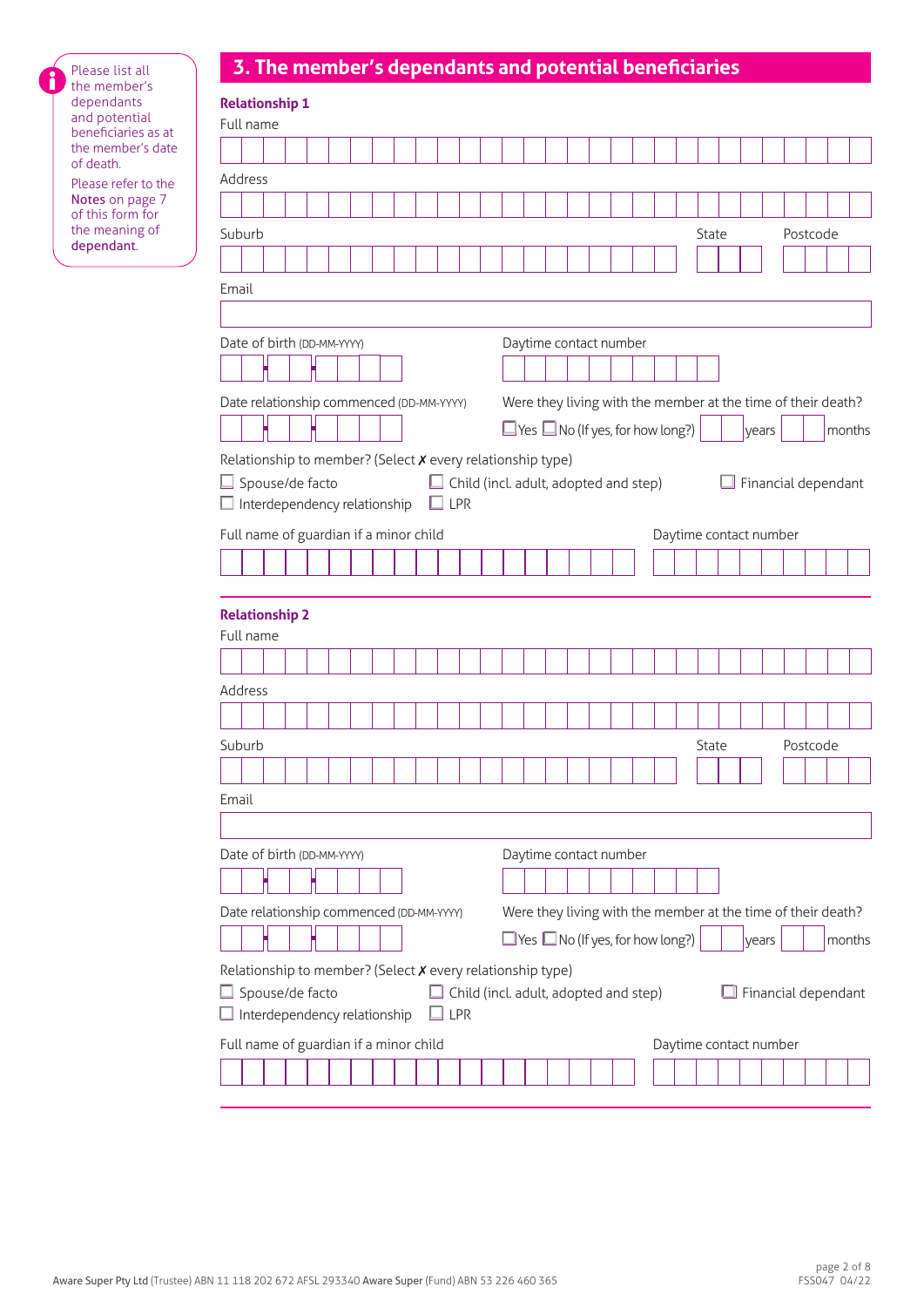# **3. The member's dependants and potential beneficiaries** (continued)

|                                                                               | <b>Relationship 3</b> |  |  |            |     |                                              |  |                        |  |                                              |                                                              |  |                     |          |        |
|-------------------------------------------------------------------------------|-----------------------|--|--|------------|-----|----------------------------------------------|--|------------------------|--|----------------------------------------------|--------------------------------------------------------------|--|---------------------|----------|--------|
| Full name                                                                     |                       |  |  |            |     |                                              |  |                        |  |                                              |                                                              |  |                     |          |        |
|                                                                               |                       |  |  |            |     |                                              |  |                        |  |                                              |                                                              |  |                     |          |        |
| Address                                                                       |                       |  |  |            |     |                                              |  |                        |  |                                              |                                                              |  |                     |          |        |
|                                                                               |                       |  |  |            |     |                                              |  |                        |  |                                              |                                                              |  |                     |          |        |
| Suburb                                                                        |                       |  |  |            |     |                                              |  |                        |  |                                              | State                                                        |  |                     | Postcode |        |
|                                                                               |                       |  |  |            |     |                                              |  |                        |  |                                              |                                                              |  |                     |          |        |
| Email                                                                         |                       |  |  |            |     |                                              |  |                        |  |                                              |                                                              |  |                     |          |        |
|                                                                               |                       |  |  |            |     |                                              |  |                        |  |                                              |                                                              |  |                     |          |        |
| Date of birth (DD-MM-YYYY)                                                    |                       |  |  |            |     |                                              |  | Daytime contact number |  |                                              |                                                              |  |                     |          |        |
|                                                                               |                       |  |  |            |     |                                              |  |                        |  |                                              |                                                              |  |                     |          |        |
|                                                                               |                       |  |  |            |     |                                              |  |                        |  |                                              |                                                              |  |                     |          |        |
| Date relationship commenced (DD-MM-YYYY)                                      |                       |  |  |            |     |                                              |  |                        |  |                                              | Were they living with the member at the time of their death? |  |                     |          |        |
|                                                                               |                       |  |  |            |     |                                              |  |                        |  | $\Box$ Yes $\Box$ No (If yes, for how long?) |                                                              |  | years               |          | months |
| Relationship to member? (Select X every relationship type)                    |                       |  |  |            |     |                                              |  |                        |  |                                              |                                                              |  |                     |          |        |
| Spouse/de facto<br>Interdependency relationship                               |                       |  |  | $\Box$ LPR |     | $\Box$ Child (incl. adult, adopted and step) |  |                        |  |                                              |                                                              |  | Financial dependant |          |        |
|                                                                               |                       |  |  |            |     |                                              |  |                        |  |                                              |                                                              |  |                     |          |        |
| Full name of guardian if a minor child                                        |                       |  |  |            |     |                                              |  |                        |  |                                              | Daytime contact number                                       |  |                     |          |        |
|                                                                               |                       |  |  |            |     |                                              |  |                        |  |                                              |                                                              |  |                     |          |        |
| <b>Relationship 4</b>                                                         |                       |  |  |            |     |                                              |  |                        |  |                                              |                                                              |  |                     |          |        |
| Full name                                                                     |                       |  |  |            |     |                                              |  |                        |  |                                              |                                                              |  |                     |          |        |
|                                                                               |                       |  |  |            |     |                                              |  |                        |  |                                              |                                                              |  |                     |          |        |
| Address                                                                       |                       |  |  |            |     |                                              |  |                        |  |                                              |                                                              |  |                     |          |        |
|                                                                               |                       |  |  |            |     |                                              |  |                        |  |                                              |                                                              |  |                     |          |        |
| Suburb                                                                        |                       |  |  |            |     |                                              |  |                        |  |                                              | State                                                        |  |                     | Postcode |        |
|                                                                               |                       |  |  |            |     |                                              |  |                        |  |                                              |                                                              |  |                     |          |        |
| Email                                                                         |                       |  |  |            |     |                                              |  |                        |  |                                              |                                                              |  |                     |          |        |
|                                                                               |                       |  |  |            |     |                                              |  |                        |  |                                              |                                                              |  |                     |          |        |
| Date of birth (DD-MM-YYYY)                                                    |                       |  |  |            |     |                                              |  | Daytime contact number |  |                                              |                                                              |  |                     |          |        |
|                                                                               |                       |  |  |            |     |                                              |  |                        |  |                                              |                                                              |  |                     |          |        |
| Date relationship commenced (DD-MM-YYYY)                                      |                       |  |  |            |     |                                              |  |                        |  |                                              | Were they living with the member at the time of their death? |  |                     |          |        |
|                                                                               |                       |  |  |            |     |                                              |  |                        |  | $\Box$ Yes $\Box$ No (If yes, for how long?) |                                                              |  | years               |          | months |
| Relationship to member? (Select X every relationship type)<br>Spouse/de facto |                       |  |  |            |     | $\Box$ Child (incl. adult, adopted and step) |  |                        |  |                                              |                                                              |  | Financial dependant |          |        |
| Interdependency relationship                                                  |                       |  |  |            | LPR |                                              |  |                        |  |                                              |                                                              |  |                     |          |        |
| Full name of guardian if a minor child                                        |                       |  |  |            |     |                                              |  |                        |  |                                              | Daytime contact number                                       |  |                     |          |        |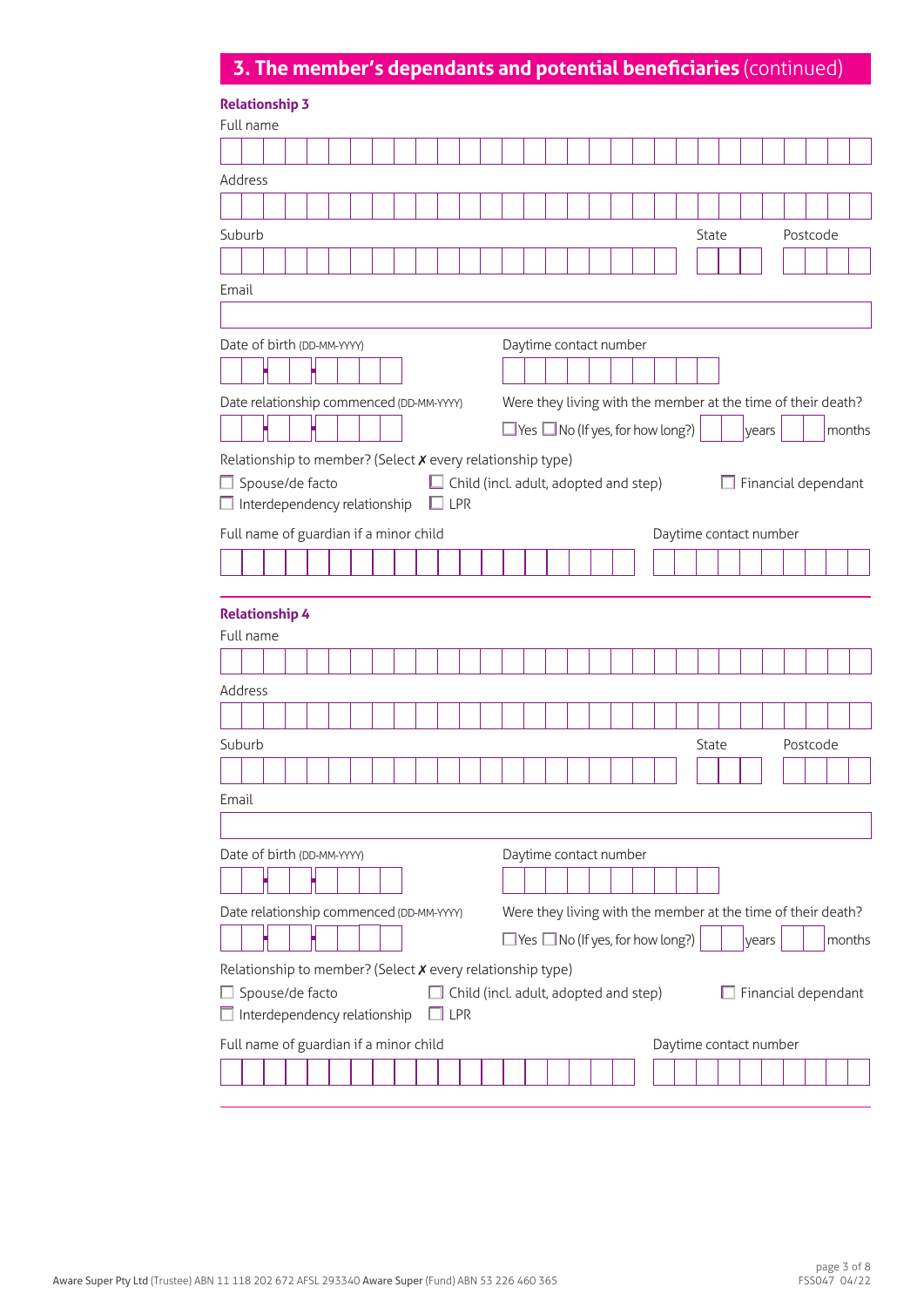# **4. Request to be considered in the payment of a death benefit**

| Complete this<br>section of the form         |   |           | 4. Request to be considered in the payment or a death benent                                                                                                                                                                        |  |                            |  |  |  |                                 |  |                 |  |        |  |  |                            |  |
|----------------------------------------------|---|-----------|-------------------------------------------------------------------------------------------------------------------------------------------------------------------------------------------------------------------------------------|--|----------------------------|--|--|--|---------------------------------|--|-----------------|--|--------|--|--|----------------------------|--|
| if you wish to be                            | M | F         |                                                                                                                                                                                                                                     |  | Date of birth (DD-MM-YYYY) |  |  |  |                                 |  | Tax file number |  |        |  |  |                            |  |
| considered in the<br>payment of a death      |   |           |                                                                                                                                                                                                                                     |  |                            |  |  |  |                                 |  |                 |  |        |  |  |                            |  |
| benefit.                                     |   | Last name |                                                                                                                                                                                                                                     |  |                            |  |  |  |                                 |  |                 |  |        |  |  |                            |  |
| If there is more<br>than one person          |   |           |                                                                                                                                                                                                                                     |  |                            |  |  |  |                                 |  |                 |  |        |  |  |                            |  |
| wishing to claim,                            |   |           | Given name(s)                                                                                                                                                                                                                       |  |                            |  |  |  |                                 |  |                 |  |        |  |  |                            |  |
| please make copies<br>of pages 4-6,          |   |           |                                                                                                                                                                                                                                     |  |                            |  |  |  |                                 |  |                 |  |        |  |  |                            |  |
| which need to be<br>completed by each        |   | Address   |                                                                                                                                                                                                                                     |  |                            |  |  |  |                                 |  |                 |  |        |  |  |                            |  |
| claimant.                                    |   |           |                                                                                                                                                                                                                                     |  |                            |  |  |  |                                 |  |                 |  |        |  |  |                            |  |
| If this form is being<br>completed on behalf |   | Suburb    |                                                                                                                                                                                                                                     |  |                            |  |  |  |                                 |  |                 |  | State  |  |  | Postcode                   |  |
| of a minor under                             |   |           |                                                                                                                                                                                                                                     |  |                            |  |  |  |                                 |  |                 |  |        |  |  |                            |  |
| age 18, it must be<br>signed on their        |   |           | Daytime contact number                                                                                                                                                                                                              |  |                            |  |  |  | Your relationship to the member |  |                 |  |        |  |  |                            |  |
| behalf by their legal<br>guardian.           |   |           |                                                                                                                                                                                                                                     |  |                            |  |  |  |                                 |  |                 |  |        |  |  |                            |  |
| If you are the                               |   |           | Email* (For security reasons, please provide your personal email and not a role-based email such as employee_title@company.com.au)                                                                                                  |  |                            |  |  |  |                                 |  |                 |  |        |  |  |                            |  |
| member's spouse,<br>no need to provide       |   |           |                                                                                                                                                                                                                                     |  |                            |  |  |  |                                 |  |                 |  |        |  |  |                            |  |
| your tax file number.                        |   |           |                                                                                                                                                                                                                                     |  |                            |  |  |  |                                 |  |                 |  |        |  |  |                            |  |
|                                              |   |           | 1. Were you the spouse of the member at the date of their death?<br>If you were the de facto spouse please provide proof of registration of your relationship under a                                                               |  |                            |  |  |  |                                 |  |                 |  |        |  |  | Yes $\Box$ No $\Box$       |  |
|                                              |   |           | law of a State or Territory, or two statutory declarations completed by two family members or                                                                                                                                       |  |                            |  |  |  |                                 |  |                 |  |        |  |  |                            |  |
|                                              |   |           | friends verifying the member lived with you on a genuine domestic basis as a couple, including<br>the nature and duration of the relationship.                                                                                      |  |                            |  |  |  |                                 |  |                 |  |        |  |  |                            |  |
|                                              |   |           | 2. Were you wholly or partially financially dependent on the member at the date of their death? Yes $\square$ No $\square$                                                                                                          |  |                            |  |  |  |                                 |  |                 |  |        |  |  |                            |  |
|                                              |   |           | If you tick yes, please provide details below as to how you relied on the member to meet or assist in<br>meeting daily living expenses, such as utility and household expenses, rent and shared financial                           |  |                            |  |  |  |                                 |  |                 |  |        |  |  |                            |  |
|                                              |   |           | commitments (like mortgage payments and other loans). Also, please advise if this support was                                                                                                                                       |  |                            |  |  |  |                                 |  |                 |  |        |  |  |                            |  |
|                                              |   |           | regular and likely to continue.                                                                                                                                                                                                     |  |                            |  |  |  |                                 |  |                 |  |        |  |  |                            |  |
|                                              |   |           |                                                                                                                                                                                                                                     |  |                            |  |  |  |                                 |  |                 |  |        |  |  |                            |  |
|                                              |   |           |                                                                                                                                                                                                                                     |  |                            |  |  |  |                                 |  |                 |  |        |  |  |                            |  |
|                                              |   |           |                                                                                                                                                                                                                                     |  |                            |  |  |  |                                 |  |                 |  |        |  |  |                            |  |
|                                              |   |           | 3. Are you requesting to be considered on behalf of the Estate?                                                                                                                                                                     |  |                            |  |  |  |                                 |  |                 |  |        |  |  | Yes $\Box$ No $\Box$       |  |
|                                              |   |           | If you tick yes, you are expressing your wish for the death benefit to be paid to the Estate and not                                                                                                                                |  |                            |  |  |  |                                 |  |                 |  |        |  |  |                            |  |
|                                              |   |           | to you as an individual. Please proceed to question 5 under this section.<br>If you tick no, please continue to complete the questions below.                                                                                       |  |                            |  |  |  |                                 |  |                 |  |        |  |  |                            |  |
|                                              |   |           |                                                                                                                                                                                                                                     |  |                            |  |  |  |                                 |  |                 |  |        |  |  |                            |  |
| Please refer to the                          |   |           | 4. Were you in an interdependency relationship* with the member at the date of their death? Yes $\square$ No $\square$<br>* An interdependency relationship does not generally apply in respect of housemates, parents or children. |  |                            |  |  |  |                                 |  |                 |  |        |  |  |                            |  |
| Notes on page 7<br>of this form for          |   |           | If you tick yes, please answer the following questions and provide any evidence to support your claim:                                                                                                                              |  |                            |  |  |  |                                 |  |                 |  |        |  |  |                            |  |
| the meaning of                               |   |           | Did you have a close personal relationship with the member?                                                                                                                                                                         |  |                            |  |  |  |                                 |  |                 |  |        |  |  | Yes $\Box$ No $\Box$       |  |
| interdependency<br>relationship.             |   |           | What was the duration of your relationship?                                                                                                                                                                                         |  |                            |  |  |  |                                 |  | years           |  | months |  |  |                            |  |
|                                              |   |           |                                                                                                                                                                                                                                     |  |                            |  |  |  |                                 |  |                 |  |        |  |  |                            |  |
|                                              |   |           | Were you living together?                                                                                                                                                                                                           |  |                            |  |  |  |                                 |  |                 |  |        |  |  | Yes $\Box$ No $\Box$       |  |
|                                              |   |           | Did one or each of you provide the other with financial support?                                                                                                                                                                    |  |                            |  |  |  |                                 |  |                 |  |        |  |  | Yes $\Box$ No $\Box$       |  |
|                                              |   |           | Did one or each of you provide the other with domestic support and personal care?                                                                                                                                                   |  |                            |  |  |  |                                 |  |                 |  |        |  |  | Yes $\Box$ No $\Box$       |  |
|                                              |   |           | Did you and the member share the ownership, use or acquisition of property?                                                                                                                                                         |  |                            |  |  |  |                                 |  |                 |  |        |  |  | Yes $\Box$ No $\Box$       |  |
|                                              |   |           | Did you and the member have a mutual commitment to a shared life?                                                                                                                                                                   |  |                            |  |  |  |                                 |  |                 |  |        |  |  | Yes $\Box$ No $\Box$       |  |
|                                              |   |           | Did both of you care for and support your children (if any)?                                                                                                                                                                        |  |                            |  |  |  |                                 |  |                 |  |        |  |  | Yes $\Box$ No $\Box$       |  |
|                                              |   |           | Was your relationship with the member publicly recognised?                                                                                                                                                                          |  |                            |  |  |  |                                 |  |                 |  |        |  |  | Yes $\Box$ No $\Box$       |  |
|                                              |   |           | Did you and the member provide each other with emotional support?                                                                                                                                                                   |  |                            |  |  |  |                                 |  |                 |  |        |  |  | Yes $\Box$ No $\Box$       |  |
|                                              |   |           | Was your relationship with the member merely for convenience?                                                                                                                                                                       |  |                            |  |  |  |                                 |  |                 |  |        |  |  | Yes $\Box$ No $\Box$       |  |
|                                              |   |           | Did you and the member intend that your relationship would be permanent?                                                                                                                                                            |  |                            |  |  |  |                                 |  |                 |  |        |  |  | Yes $\Box$ No $\Box$       |  |
|                                              |   |           | Did either you or the member have a disability?                                                                                                                                                                                     |  |                            |  |  |  |                                 |  |                 |  |        |  |  | Yes $\square$ No $\square$ |  |

Please refe Notes on p of this form the meaning interdepe relationsh

i

Complete section of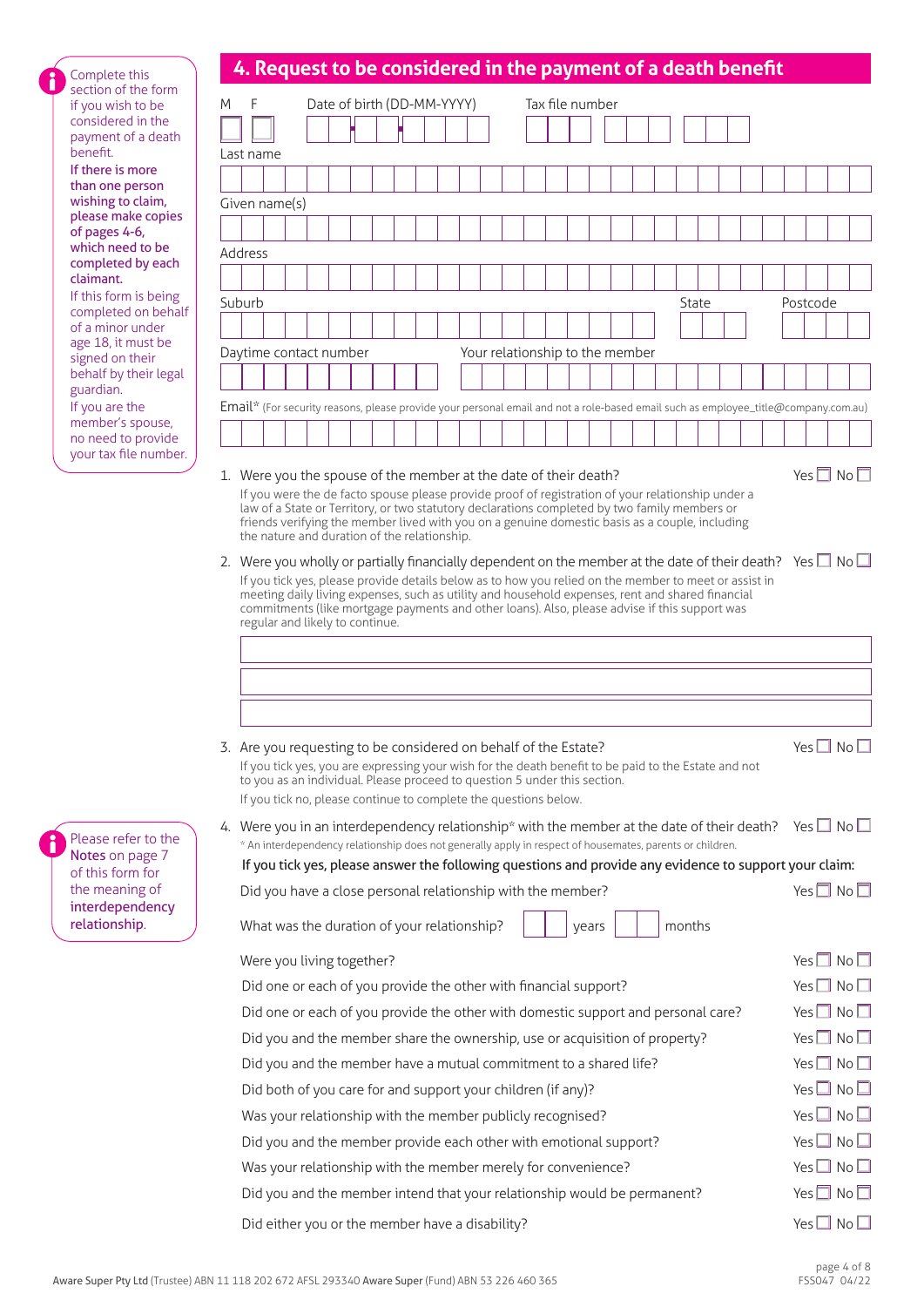Relationship can include spouse/ de facto, children, parents, siblings, flat mates etc. Please ensure you list all individuals.

## **4. Request to be considered in the payment of a death benefit** (continued)

5. Who lived with the member at the time of their death?

| Name of individual/s | Relationship | <b>Contact number</b> |
|----------------------|--------------|-----------------------|
|                      |              |                       |
|                      |              |                       |
|                      |              |                       |
|                      |              |                       |
|                      |              |                       |
|                      |              |                       |
|                      |              |                       |

6. Are there any other circumstances which the Trustee of Aware Super should be informed of, or is there any other information you can provide to assist the Trustee with the assessment of the claim? For example, are there any family law proceedings in progress or about to commence with regards to the member's estate? Does the member have multiple super accounts?

#### Complete this section of the form if you do **NOT** wish to be considered in the payment of the death benefit.

If there is more than one person wishing to NOT make a claim, please make copies of Sections 5, 6, 7 and 8 of the form, and ensure they each complete Sections 5 and 7. Alternatively, contact us for additional copies of the form.

# **5. Request NOT to be considered in the payment of a death benefit**

By completing this section, and signing the Statutory declaration in Section 7, you agree you will NOT be considered in the distribution of the death benefit, and you release the Trustee of Aware Super from any obligation to include you in its determination. You acknowledge that you have had the opportunity to obtain independent legal and/or financial advice, and you are aware you may not be involved in any future correspondence in relation to this claim.

| Last name |                     |                                                                                                                                                        |  |  |  |  |                                 |  |  |       |  |  |          |  |
|-----------|---------------------|--------------------------------------------------------------------------------------------------------------------------------------------------------|--|--|--|--|---------------------------------|--|--|-------|--|--|----------|--|
|           |                     |                                                                                                                                                        |  |  |  |  |                                 |  |  |       |  |  |          |  |
|           | Given name(s)       |                                                                                                                                                        |  |  |  |  |                                 |  |  |       |  |  |          |  |
|           |                     |                                                                                                                                                        |  |  |  |  |                                 |  |  |       |  |  |          |  |
|           | Residential address |                                                                                                                                                        |  |  |  |  |                                 |  |  |       |  |  |          |  |
|           |                     |                                                                                                                                                        |  |  |  |  |                                 |  |  |       |  |  |          |  |
| Suburb    |                     |                                                                                                                                                        |  |  |  |  |                                 |  |  | State |  |  | Postcode |  |
|           |                     |                                                                                                                                                        |  |  |  |  |                                 |  |  |       |  |  |          |  |
|           |                     | Daytime contact number                                                                                                                                 |  |  |  |  | Your relationship to the member |  |  |       |  |  |          |  |
|           |                     |                                                                                                                                                        |  |  |  |  |                                 |  |  |       |  |  |          |  |
|           |                     | Email <sup>*</sup> (For security reasons, please provide your personal email and not a role-based email such as employee_title@company.com.au)         |  |  |  |  |                                 |  |  |       |  |  |          |  |
|           |                     |                                                                                                                                                        |  |  |  |  |                                 |  |  |       |  |  |          |  |
|           |                     | Please advise how you would like to see the death benefit paid, ensuring you provide the proportion split<br>where there is more than one beneficiary. |  |  |  |  |                                 |  |  |       |  |  |          |  |

# **6. Privacy**

The personal information you provide on this form is collected by and held for Aware Super by the fund administrator, Mercer Administration Services (Australia) Pty Ltd, in accordance with the Australian Privacy Principles of the *Privacy Act 1988 (Cth),* for the purpose of administering the member's account and providing services associated with the member's fund membership. For further information about how your personal information is handled, please call us on 1300 650 873 or visit [aware.com.au/privacy](https://aware.com.au/privacy) to view the privacy policy (a hard copy of the policy may also be provided on request). The policy contains information about how you may access and seek correction of your personal information, how you may complain about a breach of your privacy and other important information about how your personal information is collected, used and disclosed.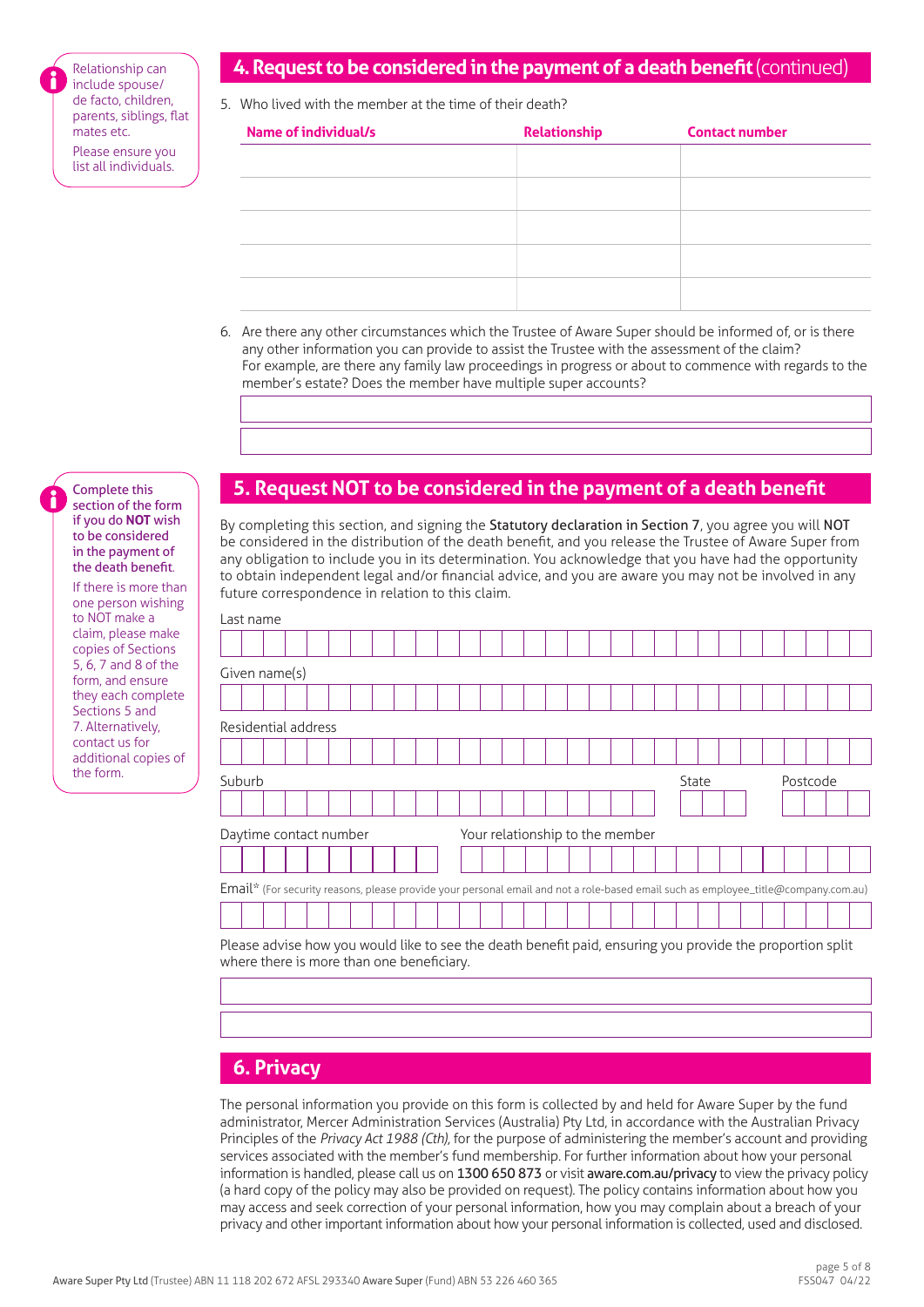| 7. Statutory declaration |  |
|--------------------------|--|
|                          |  |
|                          |  |

When you make a Statutory declaration, you are declaring that the statements in it are true.

| I, (name)    |       |          |
|--------------|-------|----------|
|              |       |          |
| of (address) |       |          |
|              |       |          |
|              |       |          |
| Suburb       | State | Postcode |
|              |       |          |
| Occupation   |       |          |

make the following declarations under the *Statutory Declarations Act 1959*:

- The information I have provided in this form is true and correct.
- I have provided the names of all known dependants in section 3 of this form.
- I have read and understand the Aware Super privacy policy.

I understand that a person who intentionally makes a false statement in a statutory declaration is guilty of an offence under section 11 of the *Statutory Declarations Act 1959*, and I believe that the statements in this declaration are true in every particular.

Signature of claimant if you completed Section 4, or non-claimant if you completed Section 5.

*NOTE: Do not sign the form until you are with an authorised witness*.

| Please sign and                            |               |                                                                                                                                                                                                                                                                                                                                                                                                                 |  |  |  |  |  |  |  | Date (DD-MM-YYYY) |       |                                         |  |          |  |
|--------------------------------------------|---------------|-----------------------------------------------------------------------------------------------------------------------------------------------------------------------------------------------------------------------------------------------------------------------------------------------------------------------------------------------------------------------------------------------------------------|--|--|--|--|--|--|--|-------------------|-------|-----------------------------------------|--|----------|--|
| date form here.                            |               |                                                                                                                                                                                                                                                                                                                                                                                                                 |  |  |  |  |  |  |  |                   |       |                                         |  |          |  |
|                                            |               | Declared at (address)                                                                                                                                                                                                                                                                                                                                                                                           |  |  |  |  |  |  |  |                   |       |                                         |  |          |  |
|                                            |               |                                                                                                                                                                                                                                                                                                                                                                                                                 |  |  |  |  |  |  |  |                   |       |                                         |  |          |  |
|                                            | Suburb        |                                                                                                                                                                                                                                                                                                                                                                                                                 |  |  |  |  |  |  |  |                   | State |                                         |  | Postcode |  |
|                                            |               |                                                                                                                                                                                                                                                                                                                                                                                                                 |  |  |  |  |  |  |  |                   |       |                                         |  |          |  |
|                                            |               | The applicant has signed before me:                                                                                                                                                                                                                                                                                                                                                                             |  |  |  |  |  |  |  |                   |       |                                         |  |          |  |
|                                            |               | Signature of witness                                                                                                                                                                                                                                                                                                                                                                                            |  |  |  |  |  |  |  |                   |       |                                         |  |          |  |
| Please sign and                            |               |                                                                                                                                                                                                                                                                                                                                                                                                                 |  |  |  |  |  |  |  | Date (DD-MM-YYYY) |       |                                         |  |          |  |
| date form here.                            |               |                                                                                                                                                                                                                                                                                                                                                                                                                 |  |  |  |  |  |  |  |                   |       |                                         |  |          |  |
|                                            |               | Name of witness (please PRINT in full)                                                                                                                                                                                                                                                                                                                                                                          |  |  |  |  |  |  |  |                   |       | must be same date as signed by claimant |  |          |  |
| A Commonwealth                             |               |                                                                                                                                                                                                                                                                                                                                                                                                                 |  |  |  |  |  |  |  |                   |       |                                         |  |          |  |
| Statutory declaration<br>must be signed in |               |                                                                                                                                                                                                                                                                                                                                                                                                                 |  |  |  |  |  |  |  |                   |       |                                         |  |          |  |
| the presence of an<br>authorised witness.  | Qualification |                                                                                                                                                                                                                                                                                                                                                                                                                 |  |  |  |  |  |  |  |                   |       |                                         |  |          |  |
| Please refer to                            |               |                                                                                                                                                                                                                                                                                                                                                                                                                 |  |  |  |  |  |  |  |                   |       |                                         |  |          |  |
| Proof of identify                          | Address       |                                                                                                                                                                                                                                                                                                                                                                                                                 |  |  |  |  |  |  |  |                   |       |                                         |  |          |  |
| on page 8 of this<br>form for a subset     |               |                                                                                                                                                                                                                                                                                                                                                                                                                 |  |  |  |  |  |  |  |                   |       |                                         |  |          |  |
| list of authorised<br>witnesses.           | Suburb        |                                                                                                                                                                                                                                                                                                                                                                                                                 |  |  |  |  |  |  |  |                   | State |                                         |  | Postcode |  |
|                                            |               |                                                                                                                                                                                                                                                                                                                                                                                                                 |  |  |  |  |  |  |  |                   |       |                                         |  |          |  |
|                                            | Email         |                                                                                                                                                                                                                                                                                                                                                                                                                 |  |  |  |  |  |  |  |                   |       | Contact number                          |  |          |  |
|                                            |               |                                                                                                                                                                                                                                                                                                                                                                                                                 |  |  |  |  |  |  |  |                   |       |                                         |  |          |  |
|                                            |               | Note 1: A person who intentionally makes a false statement in a statutory declaration is guilty of an offence, the punishment for<br>which is imprisonment for a term of 4 years-see section 11 of the Statutory Declarations Act 1959.<br>Note 2: Chapter 2 of the Criminal Code applies to all offences against the Statutory Declarations Act 1959-see section 5A of the<br>Statutory Declarations Act 1959. |  |  |  |  |  |  |  |                   |       |                                         |  |          |  |



Return the completed original form to Aware Super, PO Box 1229, WOLLONGONG NSW 2500.



this address.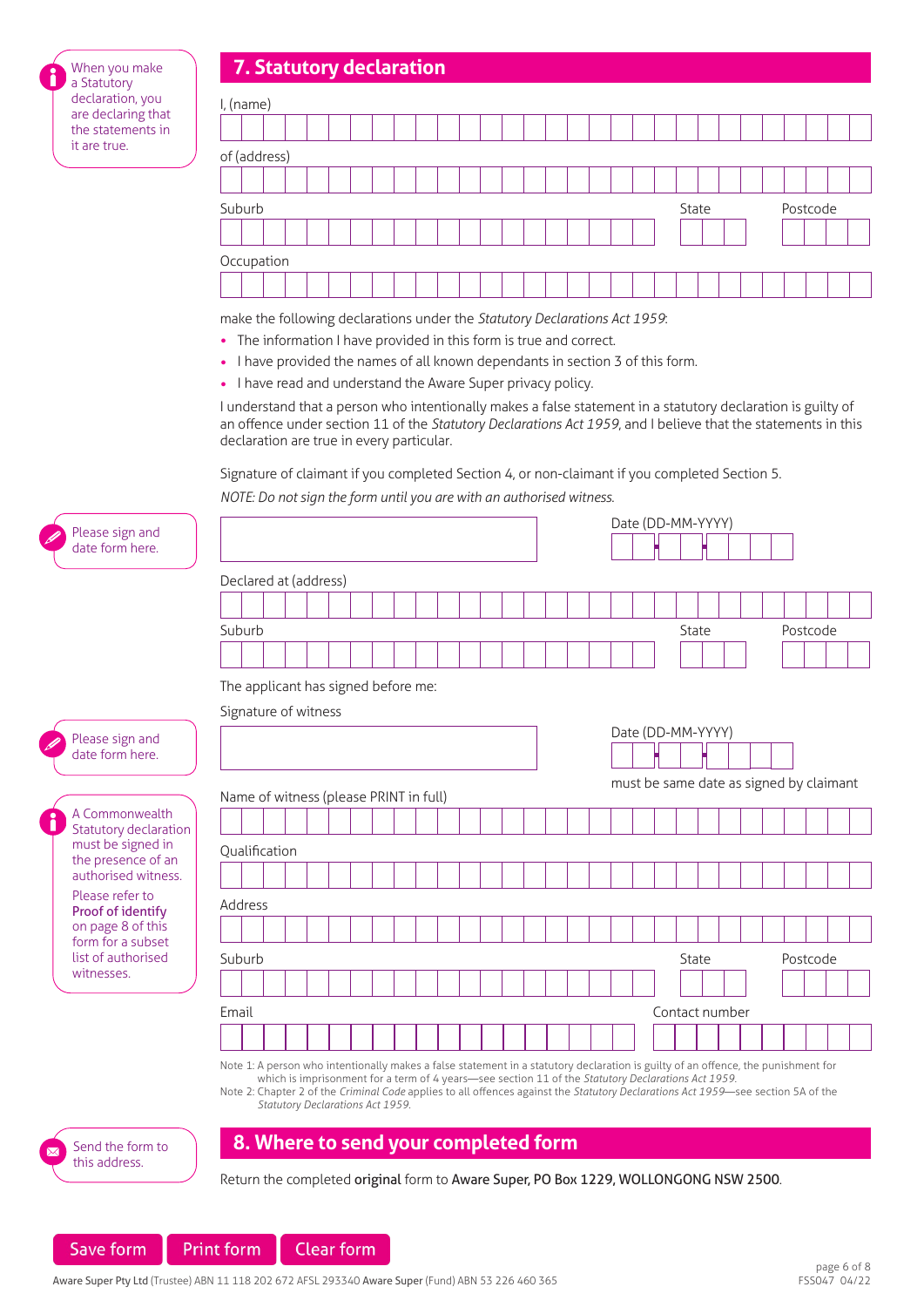# **Notes**



# **What is a death benefit?**

This is the benefit payable from a super fund when a fund member dies. It consists of their super account balance and any insurance benefit that may be payable (we'll confirm if they had insurance) plus any earnings on the super balance to the date of payment, less any tax (if applicable).

Generally, a super death benefit can only be paid to:

- a) The late member's legal personal representative (LPR), and/or
- b) One or more of their dependants

We may pay the benefit to another person after making reasonable enquiries, if we haven't found an LPR or a dependant.

Refer to the *How to claim a death benefit* fact sheet issued with your claim pack for further details. It's also available online at [aware.com.au/factsheets](https://aware.com.au/factsheets) or you can call us for a copy.

## **Who is a legal personal representative?**

Legal Personal Representative (LPR) is either an executor named in the member's will who is able to be granted Probate or the administrator of the member's estate (where there is no will), who has been granted Letters of Administration.

# **Who is a dependant?**

Dependants include the member's spouse or de facto spouse (regardless of gender), children and anyone who was wholly or partially financially dependent on the member, or in an interdependency relationship with them, when they died.

Spouse is someone (regardless of gender) with whom the member is in a relationship that is registered under a law of a State or Territory, or another person who, although not legally married to the person, lives with the person on a genuine domestic basis in a relationship as a couple.

Child includes an adopted child, a stepchild or an ex-nuptial child of the member, a child of the member's spouse, and someone who is a child of the member within the meaning of the *Family Law Act 1975*.

There is no age limit imposed on this definition and therefore a child of any age can apply for a death benefit, however minor children and financially dependent children will be considered first.

A financial dependant is someone who relied on the member to help them meet their daily living expenses such as utility and household expenses, rent and shared financial commitments like mortgage repayments or other loans.

An interdependency relationship may exist between two people if:

- they have a 'close personal relationship'; and
- they live together; and
- one or each of them provides the other with financial support; and
- one or each of them provides the other with domestic support and personal care of a type and quality normally provided in a close personal relationship, rather than by a mere friend or flat mate

OR

• they have a 'close personal relationship'; and they do not live together, nor provide each other with financial support, nor provide each other with domestic support and personal care because one or both suffer from a disability

#### OR

- they have a 'close personal relationship'; and
- they do not live together, nor provide each other with domestic support and personal care because they are temporarily living apart.

A 'close personal relationship' is one that involves a demonstrated and ongoing commitment to the emotional support and wellbeing of the two parties. Two persons do not have an interdependent relationship if one of them provides domestic support and personal care to the other:

- under an employment contract or a contract for services; or
- on behalf of another person or organization such as a government agency, a body corporate or a benevolent or charitable organization.

# **What documents you need to send with this form**

#### Before submitting this claim, have you provided?  $\Box$  certified copy of the birth or adoption certificates of any

Ē Ē Ē

Ē

E

E

E

| fully completed and signed claim form?                                                                     | children of the member?                                                                                                                                             |
|------------------------------------------------------------------------------------------------------------|---------------------------------------------------------------------------------------------------------------------------------------------------------------------|
| certified copy of the full death certificate?                                                              | certified copy of your own proof of identity documents (see<br>page 8 for suitable forms of identity)?                                                              |
| certified copy of the member's proof of identity documents<br>(see page 8 for suitable forms of identity)? | for a de facto spouse, proof of registration of the<br>relationship or two statutory declarations completed by                                                      |
| certified copy of proof of the member's address<br>(e.g. current driver's licence)?                        | two family members or friends of the member verifying<br>the member lived with the de facto spouse on a genuine                                                     |
| certified copy of the member's marriage certificate or certificate<br>of registration (if any)?            | domestic basis as a couple, including the nature and<br>duration of the relationship?                                                                               |
| certified copy of the member's divorce certificate (if any)?                                               | For an interdependency relationship, relevant proof the<br>interdependency relationship existed at the date of death?                                               |
| certified copy of the member's Will (if any)?                                                              |                                                                                                                                                                     |
| certified copy of the Grant of Probate or Letters of<br>Administration (if any)?                           | certified copy of deed poll change of name certificate or<br>marriage certificate from the Births, Deaths and Marriages<br>registration office for changes of name. |